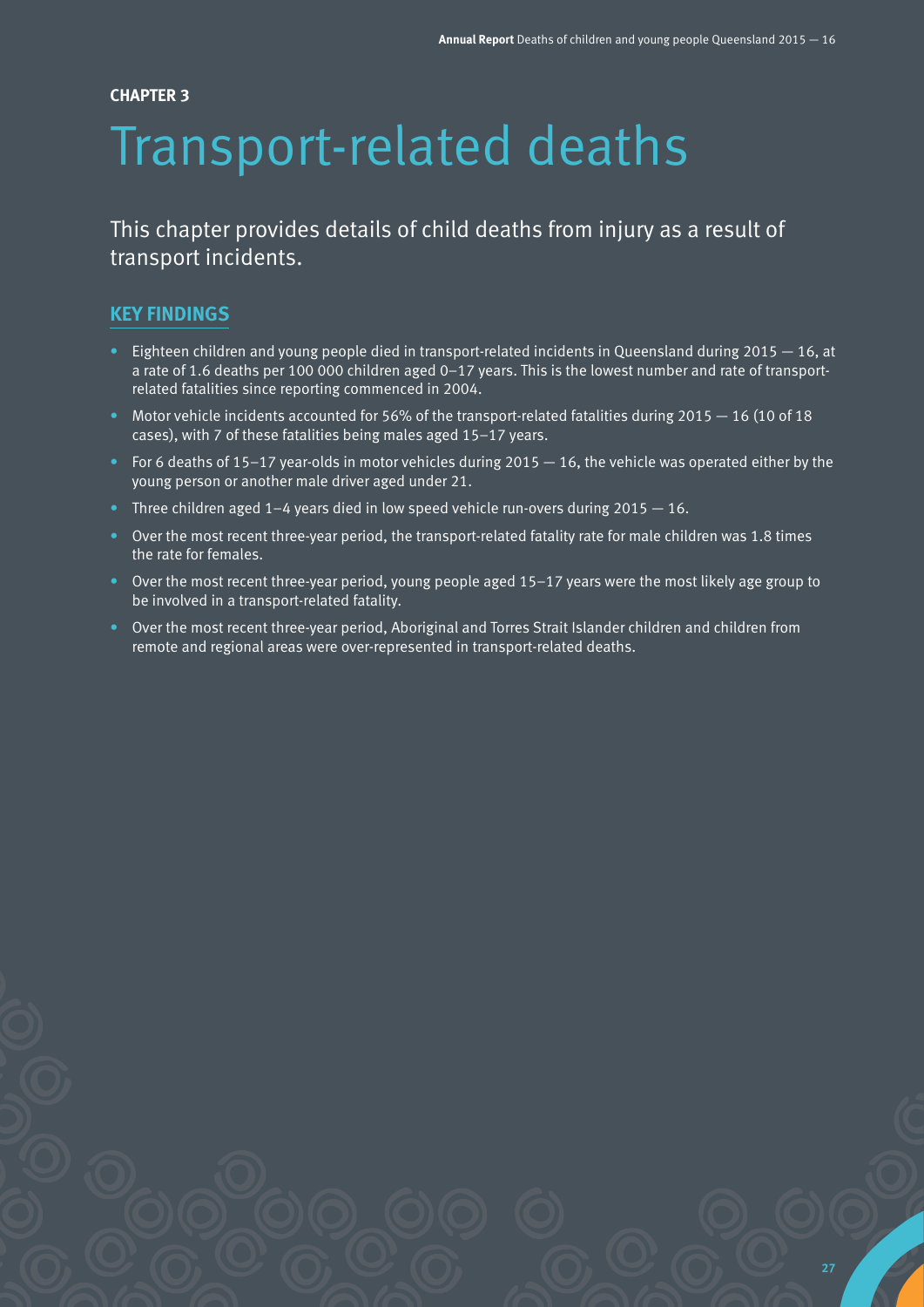# **TRANSPORT-RELATED DEATHS 2013 — 16**

An expanded version of Table 3.1 containing data since 2004 is available online at [www.qfcc.qld.gov.au](http://www.qfcc.qld.gov.au).

**Table 3.1: Summary of transport deaths of children and young people in Queensland 2013 — 16**

|                                                     |                             |                     |                              |                     |                             |                            | Yearly              |
|-----------------------------------------------------|-----------------------------|---------------------|------------------------------|---------------------|-----------------------------|----------------------------|---------------------|
|                                                     | $2013 - 14$                 |                     | $2014 - 15$                  |                     | $2015 - 16$                 |                            | average             |
|                                                     | <b>Total</b><br>$\mathbf n$ | Rate per<br>100 000 | <b>Total</b><br>$\mathbf{n}$ | Rate per<br>100 000 | <b>Total</b><br>$\mathbf n$ | <b>Rate per</b><br>100 000 | Rate per<br>100 000 |
| <b>All transport deaths</b>                         |                             |                     |                              |                     |                             |                            |                     |
| Transport                                           | 31                          | 2.8                 | 25                           | 2.2                 | 18                          | 1.6                        | 2.2                 |
| <b>Incident type</b>                                |                             |                     |                              |                     |                             |                            |                     |
| Motor vehicle                                       | 17                          | 1.5                 | 19                           | 1.7                 | 10                          | 0.9                        | 1.4                 |
| Pedestrian                                          | $\overline{7}$              | 0.6                 | 4                            | 0.4                 | 5                           | 0.4                        | 0.5                 |
| Low speed vehicle run-over                          | 4                           | 0.4                 | $\overline{2}$               | $\star$             | 4                           | 0.4                        | 0.3                 |
| Motorcycle                                          | $\mathbf{1}$                | $\star$             | $\mathbf{1}$                 | $\star$             | $\mathbf{1}$                | $\star$                    |                     |
| Quad bike                                           | 3                           | $\star$             | $\overline{0}$               | 0.0                 | $\overline{0}$              | 0.0                        | $\star$             |
| Watercraft                                          | $\boldsymbol{0}$            | 0.0                 | $\boldsymbol{0}$             | 0.0                 | 0                           | 0.0                        | 0.0                 |
| Other                                               | 3                           | $\star$             | $\mathbf{1}$                 | $\star$             | $\overline{2}$              | $^\star$                   | 0.2                 |
| <b>Sex</b>                                          |                             |                     |                              |                     |                             |                            |                     |
| Female                                              | 11                          | 2.0                 | 11                           | 2.0                 | 4                           | 0.7                        | 1.6                 |
| Male                                                | 20                          | 3.5                 | 14                           | 2.4                 | 14                          | 2.4                        | 2.8                 |
| <b>Age category</b>                                 |                             |                     |                              |                     |                             |                            |                     |
| Under 1 year                                        | $\mathbf 0$                 | 0.0                 | $\mathbf{1}$                 | $\star$             | $\mathbf 0$                 | $0.0\,$                    | $\star$             |
| $1-4$ years                                         | 4                           | 1.6                 | 9                            | 3.5                 | 5                           | 2.0                        | 2.4                 |
| 5-9 years                                           | 12                          | 3.9                 | 3                            | $\star$             | $\mathbf{1}$                | $\star$                    | 1.7                 |
| $10-14$ years                                       | 5                           | 1.7                 | 3                            | $\star$             | 3                           | $\star$                    | 1.2                 |
| $15-17$ years                                       | 10                          | 5.5                 | 9                            | 4.9                 | 9                           | 4.9                        | 5.1                 |
| <b>Aboriginal and Torres Strait Islander status</b> |                             |                     |                              |                     |                             |                            |                     |
| Indigenous                                          | 5                           | 5.8                 | $\overline{7}$               | 8.1                 | 4                           | 4.6                        | 6.2                 |
| Non-Indigenous                                      | 26                          | 2.5                 | 18                           | 1.7                 | 14                          | 1.4                        | 1.9                 |
| Geographical area of usual residence (ARIA+)        |                             |                     |                              |                     |                             |                            |                     |
| Remote                                              | 6                           | 11.2                | 3                            | $^\star$            | 2                           | $\star$                    | 6.9                 |
| Regional                                            | 18                          | 4.4                 | 12                           | 2.9                 | 10                          | 2.4                        | 3.2                 |
| Metropolitan                                        | 6                           | 0.9                 | 10                           | 1.5                 | 3                           | $\star$                    | 1.0                 |
| Socio-economic status of usual residence (SEIFA)    |                             |                     |                              |                     |                             |                            |                     |
| Low to very low                                     | 12                          | 2.7                 | 9                            | 2.0                 | 8                           | 1.8                        | 2.2                 |
| Moderate                                            | 13                          | 6.0                 | 8                            | 3.7                 | $\mathbf 0$                 | 0.0                        | 3.2                 |
| High to very high                                   | 5                           | 1.1                 | 8                            | 1.8                 | $\overline{7}$              | 1.5                        | 1.5                 |
| Known to the child protection system                |                             |                     |                              |                     |                             |                            |                     |
| Known to the child protection system                | 9                           | 5.4                 | 8                            | 8.3                 | $\overline{2}$              | $\star$                    | $\ddotsc$           |

Data source: Queensland Child Death Register (2013 — 16)

\* Rates have not been calculated for numbers less than four.

.. Average across the three-year period has not been calculated due to the break in series (see note 3).

1. Data presented here is current in the Queensland Child Death Register as at August 2016 and thus may differ from those presented in previously published reports.

2. Rates are based on the most up-to-date denominator data available and are calculated per 100 000 children (in the sex/age/Indigenous status/ARIA+ region/SEIFA region) in Queensland each year. Rates for the 2013 — 14 period use the ERP data as at June 2013 and rates for the  $2014 - 15$  and  $2015 - 16$  periods use the ERP data as at June 2014.

3. For 2013 — 14, the number of children known to the child protection system represents the number of children whose deaths were registered in the reporting period, who were known to the DCCSDS within the three-year period prior to their death. From 2014 — 15 on, this relates to the deaths of children known to the DCCSDS within the one-year period prior to their death. The denominator for calculating rates is the number of children aged 0–17 who were known to the DCCSDS, through either being subject to a child concern report, notification, investigation and assessment, ongoing intervention, orders or placement, in the one-year period prior to the reporting period.

4. ARIA+ and SEIFA exclude the deaths of children whose usual place of residence was outside Queensland.

5. Yearly average rates have been calculated using the ERP data as at June 2014.

6. Low speed vehicle run-over is a subset of the 'pedestrian' category; hence, summing categories will exceed the total.

7. The 'other' incident type category includes deaths involving bicycles, motorised go-carts, horse riding incidents, and specialised industrial vehicles.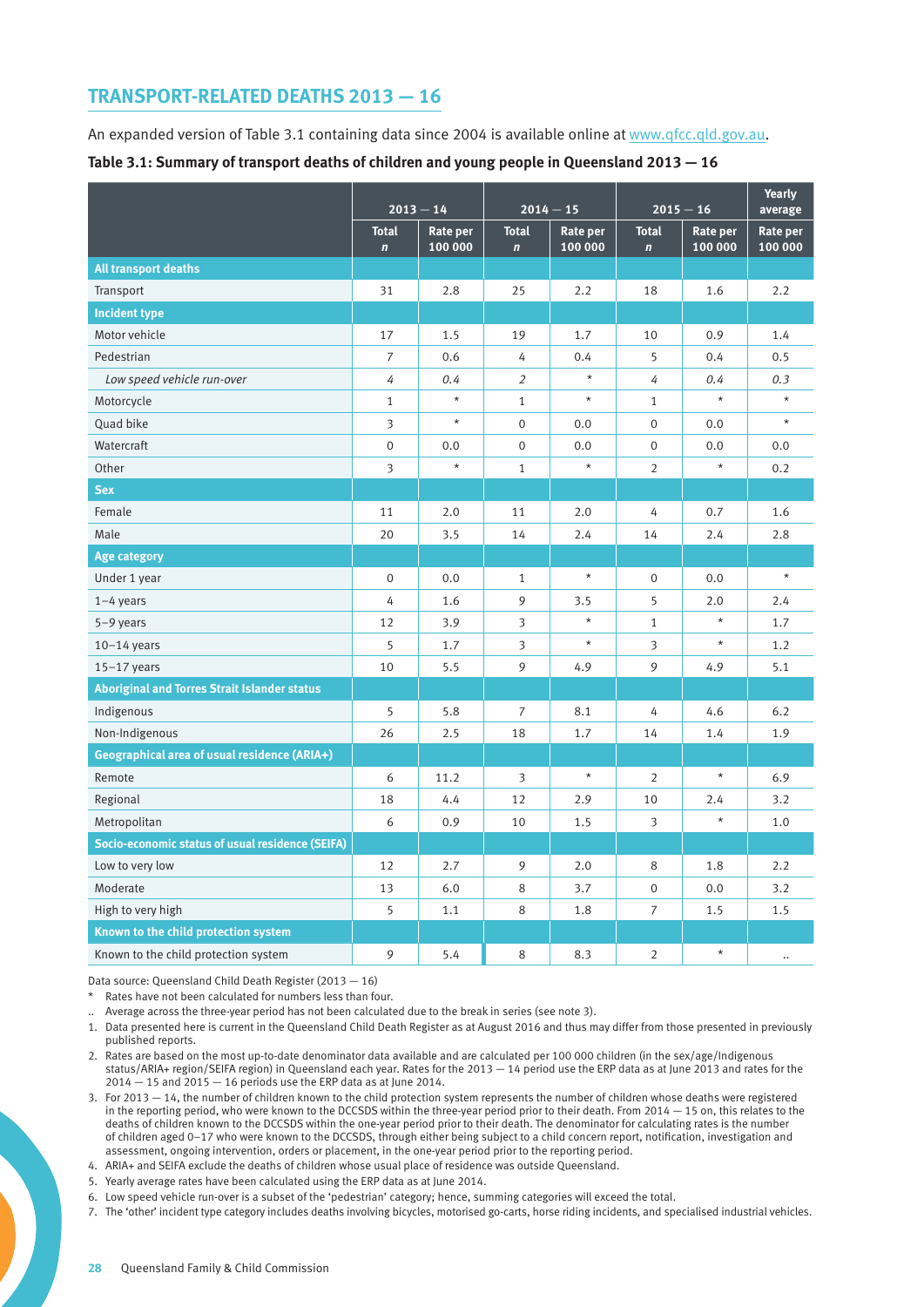# **TRANSPORT-RELATED DEATHS: FINDINGS 2015 — 16**

During 2015 — 16, the deaths of 18 children and young people from transport-related incidents were registered in Queensland, at a rate of 1.6 deaths per 100 000 children aged 0–17 years. This is the lowest number and rate of transport-related fatalities since reporting commenced in 2004. The number of transportrelated fatalities ranges from 18 to 52 per year, with an average of 36.6 per year.16

## **Nature of transport incident**

As illustrated in Figure 3.1, the majority of transport-related fatalities during 2015 — 16 occurred in motor vehicles (56%), followed by pedestrian deaths (28%). This pattern is similar to that observed in previous years.

#### **Figure 3.1: Nature of transport fatality 2015 — 16**



Data source: Queensland Child Death Register (2015 — 16) 1. Due to rounding, the percentages may not sum to 100%

### **Sex**

During 2015 — 16, there were 4 deaths of female children from transport-related incidents, compared to 14 male children.

Over the last three reporting periods, the average annual transport-related mortality rate for males was 1.8 times the rate for females (2.8 deaths per 100 000 male children aged 0–17 years, compared to 1.6 deaths per 100 000 female children). Research has established that higher rates of death for males can, in part, be attributed to greater risk-taking behaviours displayed by young males—this includes risk-taking behaviours of male drivers.<sup>17</sup>

# **Age**

Of the 18 transport-related fatalities during 2015  $-$  16, 5 were of children aged 1–4 years, 1 was of a child aged 5–9 years, 3 were of children aged 10–14 years and 9 were of children aged 15–17 years. In 6 of the 9 fatalities of young people aged 15–17 years, the vehicle was operated either by the young person or another driver aged under 21 years.

Over the last three reporting periods, the average annual transport-related mortality rate for children aged 15–17 years was more than twice the rate for children from all other age categories (5.1 deaths per 100 000 children aged 15–17 years, compared to 2.4, 1.7 and 1.2 deaths per 100 000 children from the other age groups).

<sup>16</sup> Tables with data for  $2004 - 16$  are available online at www.gfcc.gld.gov.au

<sup>17</sup> Australian Institute of Health and Welfare (2011). *Young Australians: Their health and wellbeing*. Cat no PHE 140, Australian Institute of Health and Welfare, Canberra.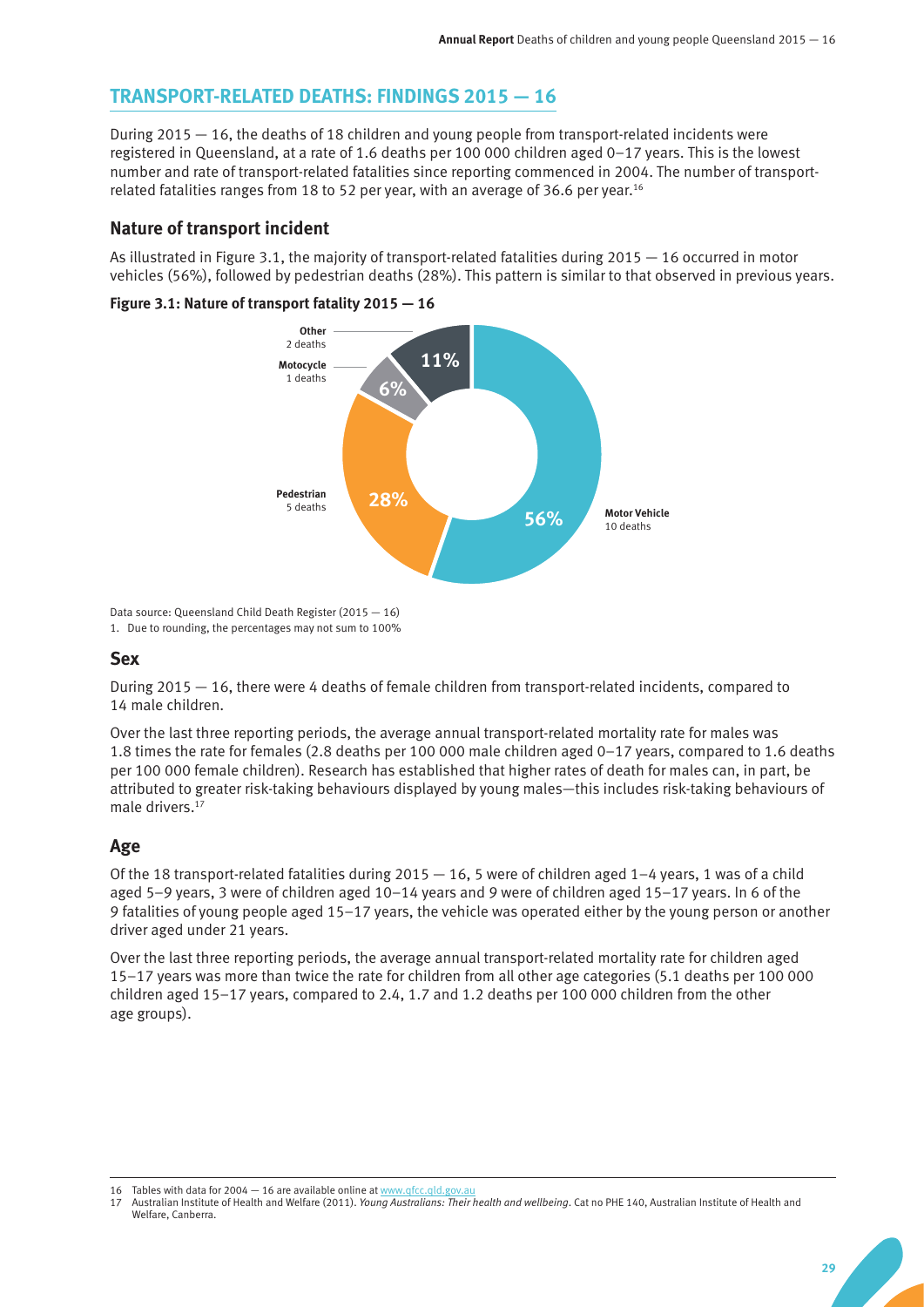# **Aboriginal and Torres Strait Islander status**

Of the 18 transport-related fatalities during  $2015 - 16$ , 4 were of Aboriginal and Torres Strait Islander children.

Over the last three reporting periods, the average annual transport-related mortality rate for Indigenous children was 3.3 times the rate for non-Indigenous children (6.2 deaths per 100 000 Indigenous children aged 0–17 years, compared to 1.9 deaths per 100 000 non-Indigenous children).

# **Geographical area of incident location (ARIA+)**

Of the 18 transport-related fatalities during  $2015 - 16$ , 2 were of children who resided in remote areas of Queensland, 10 were of children from regional areas and 3 were of children from metropolitan areas.

Over the last three reporting periods, the average annual transport-related mortality rate for children from remote areas was considerably greater than other rates (6.9 deaths per 100 000 children aged 0–17 years from remote areas, compared to 3.2 deaths per 100 000 children from regional areas and 1.0 deaths per 100 000 children from metropolitan areas).

Of the 18 transport-related fatalities during  $2015 - 16$ , 1 occurred in a remote area of Queensland, 12 occurred in regional areas and 3 occurred in metropolitan areas. Thirteen of the 18 transport fatalities (72%) occurred in regional and remote areas of Queensland. The higher mortality rates of children from remote and regional areas and the high incidence of transport-related fatalities in these areas may be due to a combination of factors including poorer road conditions and fatigue due to driving long distances.18

# **Socio-economic status of incident location (SEIFA)**

Of the 18 transport-related fatalities during  $2015 - 16$ , 8 were of children residing in low to very low SES areas of Queensland, none were of children from moderate SES areas and 7 were of children from high to very high SES areas.

Over the last three reporting periods, the average annual transport-related mortality rates for children from low to very low and moderate SES areas were greater than the rate occurring in high to very high SES areas (2.2 and 3.2 deaths per 100 000 children aged 0–17 years from low to very low or moderate SES areas, compared to 1.5 deaths per 100 000 children in high to very high SES areas).

# **Children known to the child protection system**

Of the 18 transport-related fatalities during  $2015 - 16$ , 2 were of children known to the Queensland child protection system within the year before their death.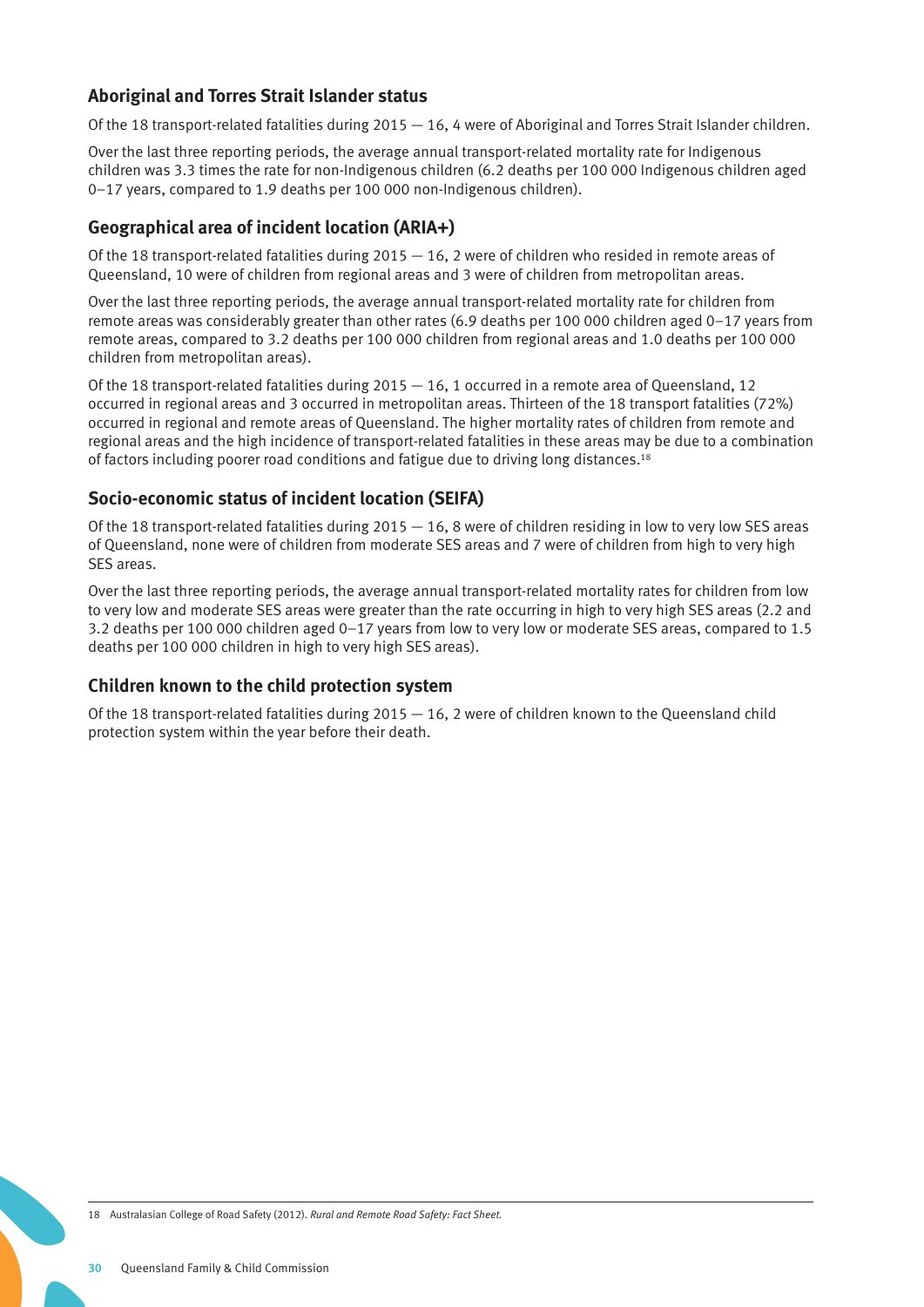# **TRANSPORT-RELATED CHARACTERISTICS**

This section provides information about specific types of transport-related incidents and an overview of charges and criminal proceedings in relation to transport-related fatalities in Queensland during  $2015 - 16$ .

## **Motor vehicle incidents**

Table 3.2 illustrates the role of the child or young person in motor vehicle fatalities during 2015 — 16. In 7 of the 10 fatalities, the child or young person was a passenger in the motor vehicle and for the remaining 3 fatalities, the young person was the driver.

**Table 3.2: Motor vehicle incidents by role, age category and sex 2015 — 16**

| Age category            | <b>Female</b><br>$\mathbf n$ | <b>Male</b><br>$\mathbf n$ | <b>Total</b><br>$\mathbf n$ | Rate per<br>100 000 |
|-------------------------|------------------------------|----------------------------|-----------------------------|---------------------|
| <b>Drivers</b>          | $\bf{0}$                     | 3                          | 3                           | $\star$             |
| $15-17$ years           | $\mathbf{0}$                 | 3                          | 3                           | $\star$             |
| Passengers              | $\overline{2}$               | 5                          | 7                           | 0.6                 |
| Under 1 year            | $\mathbf 0$                  | $\mathbf 0$                | $\mathbf{0}$                | $\star$             |
| $1-4$ years             | $\mathbf 0$                  | $\mathbf{1}$               | $\mathbf{1}$                | $^\star$            |
| $5-9$ years             | $\Omega$                     | $\mathbf 0$                | $\overline{0}$              | $\star$             |
| $10-14$ years           | $\mathbf 0$                  | $\mathbf 0$                | $\overline{0}$              | $^\star$            |
| $15-17$ years           | $\overline{2}$               | 4                          | 6                           | 3.3                 |
| <b>Total</b>            | 2 <sup>1</sup>               | 8                          | 10                          | 0.9                 |
| <b>Rate per 100 000</b> | $\star$                      | 1.4                        | 0.9                         |                     |

Data source: Queensland Child Death Register (2015 — 16)

\* Rates have not been calculated for numbers less than four

1. Rates are based on the most up-to-date denominator data available and are calculated per 100 000 children (in the sex/age category) in Queensland each year. Rates for the 2015 — 16 period use the ERP data as at June 2014.

# **Pedestrians**

Five children and young people died as pedestrians during  $2015 - 16$ , with 4 fatalities resulting from lowspeed vehicle run-over and 1 fatality from a road or railway crossing (see Table 3.3 below).

'Low speed vehicle run-over' is a term used to describe incidents where a pedestrian is injured or killed by a slow-moving vehicle in a non-traffic area or whilst entering or exiting a traffic area. Most of these incidents involve younger children  $1-4$  years of age (3 of 4 children during 2015  $-16$ ). Drivers tend to be family members, with vehicles reversing at the time of impact. In  $2015 - 16$ , 4 deaths occurred due to low speed vehicle run-overs. In one instance, the vehicle was reversing at the time. The number of low speed vehicle runovers has remained relatively stable across the last decade, with between 2 and 4 deaths reported each year since 2005  $-$  06. In 2004  $-$  05, there were 7 deaths from low speed vehicle run-overs.

#### **Table 3.3: Pedestrian incidents by type, age category and sex 2015 — 16**

| Age category                    | Female<br>$\mathbf n$ | <b>Male</b><br>$\mathbf n$ | <b>Total</b><br>$\mathbf n$ | Rate per<br>100 000 |
|---------------------------------|-----------------------|----------------------------|-----------------------------|---------------------|
| Low speed vehicle run-over      |                       |                            |                             |                     |
| $1-4$ years                     |                       | ∍                          |                             | $\star$             |
| 5-9 years                       | $\mathbf 0$           |                            |                             | $\star$             |
| <b>Total</b>                    |                       | ю                          |                             | 0.4                 |
| <b>Road or railway crossing</b> |                       |                            |                             |                     |
| $1-4$ years                     | $\Omega$              |                            |                             | $\star$             |
| <b>Total</b>                    |                       |                            |                             | $\star$             |

Data source: Queensland Child Death Register (2015 — 16)